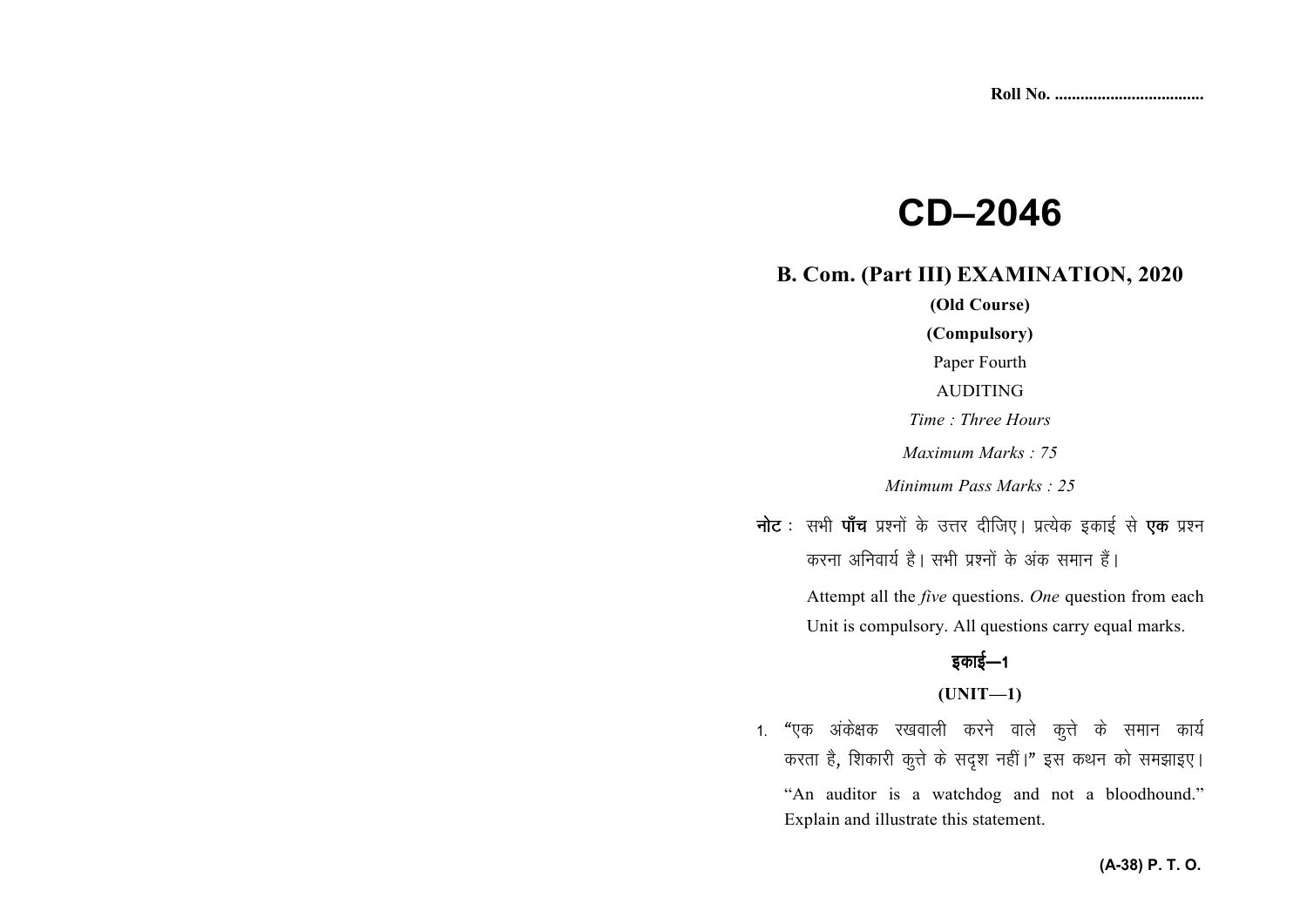#### अथवा

(*Or*)

नया अंकेक्षण आरम्भ करने से पर्व अंकेक्षक द्वारा उठाये जाने वाले कदमों को बताइए। अंकेक्षण कार्यक्रम बनाते समय किन-किन बातों पर ध्यान देना चाहिए ?

Describe the steps to be taken by an Auditor before commencement of new audit. What points should be taken into consideration in drafting an Audit Programme ?

> डकाई—2 **(UNIT—2)**

2. सम्पत्तियों के मुल्यांकन के क्या उद्देश्य हैं ? सम्पत्तियों के मुल्यांकन के लिए अंकेक्षक कहाँ तक उत्तरदायी है ?

What are the objects of valuation of Assets ? How far the auditor is responsible as regards their valuation ?

#### अथवा

(*Or*)

सत्यापन का क्या अर्थ है ? एक अंकेक्षक किसी एक उत्पादक कम्पनी के चिट्ठे में दिखाई गई सम्पत्तियों का सत्यापन किस प्रकार  $\overrightarrow{a}$ रेगा?

What is the meaning of verification ? How would an auditor verify the assets usually appearing in a balance sheet of a manufacturing company ?

# डकाई—3 **(UNIT—3)**

3. कर्तव्य भंग की रिथति में उत्पन्न, कम्पनी अंकेक्षक के दायित्वों की विवेचना कीजिए। एक अंकेक्षक किन-किन दशाओं में सापराध कार्यों के लिए उत्तदायी ठहराया जा सकता है ?

Discuss the liabilities of a company auditor on the ground of misfeasance. In what circumstances an auditor may be criminally liable ?

#### अथवा

(*Or*)

अंकेक्षण रिपोर्ट क्या है ? एक अंकेक्षण रिपोर्ट में कौन सी मुख्य बातें होती हैं ? समझाइए।

What is Audit Report ? What are the important points in an audit report ? Explain.

## डकाई—4

### **(UNIT—4)**

4. एक व्यापार में कपट की सभ्भावना की गई है और आपको इस सम्बन्ध में अनुसंधान करने के लिए कहा गया है। संक्षेप में समझाइए कि इस सम्बन्ध में आप क्या करेंगे ?

A fraud is suspected in a business and you have been asked to carry out investigation. Explain briefly how would you proceed in the matter.

#### अथवा

#### (*Or*)

अनसंधान की परिभाषा दीजिए। एक बैंक की ओर से एक संस्था को जो उससे ऋण चाहती है, अनुसंधान करते समय आप किन  $\overline{u}$  and  $\overline{u}$  and  $\overline{u}$  and  $\overline{u}$  and  $\overline{u}$ 

Define investigation. On what main points you will pay special attention while investing a business concern, which wants loan on behalf of a bank?